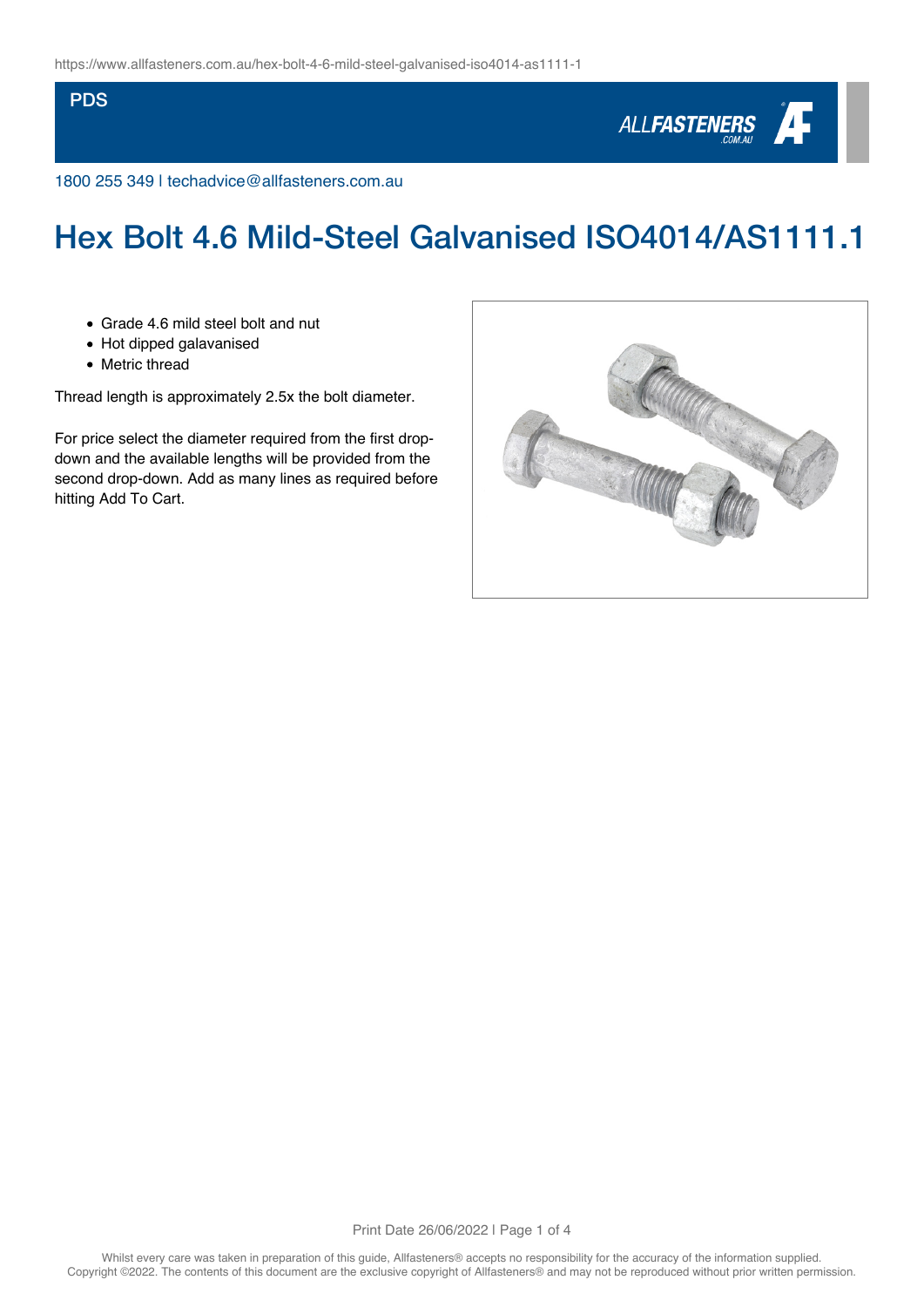### 1800 255 349 | techadvice@allfasteners.com.au

# PRODUCT LIST

| <b>SKU</b>  | Description | Pitch | A/F | Bx. Qty. | Crt. Qty. |
|-------------|-------------|-------|-----|----------|-----------|
| 6HCMGN10025 | M10 x 25mm  |       |     | 150      |           |
| 6HCMGN10030 | M10 x 30mm  |       |     | 150      |           |
| 6HCMGN10040 | M10 x 40mm  |       |     | 150      |           |
| 6HCMGN10050 | M10 x 50mm  |       |     | 75       |           |
| 6HCMGN10065 | M10 x 65mm  |       |     | 75       |           |
| 6HCMGN10075 | M10 x 75mm  |       |     | 75       |           |
| 6HCMGN10090 | M10 x 90mm  |       |     | 50       |           |
| 6HCMGN10110 | M10 x 110mm |       |     | 50       |           |
| 6HCMGN10130 | M10 x 130mm |       |     | 50       |           |
| 6HCMGN10150 | M10 x 150mm |       |     | 50       |           |
| 6HCMGN10170 | M10 x 170mm |       |     | 50       |           |
| 6HCMGN10200 | M10 x 200mm |       |     | 100      |           |
| 6HCMGN12030 | M12 x 30mm  |       |     | 200      |           |
| 6HCMGN12040 | M12 x 40mm  |       |     | 200      |           |
| 6HCMGN12045 | M12 x 45mm  |       |     | 200      |           |
| 6HCMGN12050 | M12 x 50mm  |       |     | 150      |           |
| 6HCMGN12065 | M12 x 65mm  |       |     | 150      |           |
| 6HCMGN12075 | M12 x 75mm  |       |     | 150      |           |
| 6HCMGN12090 | M12 x 90mm  |       |     | 100      |           |
| 6HCMGN12110 | M12 x 110mm |       |     | 100      |           |
| 6HCMGN12130 | M12 x 130mm |       |     | 75       |           |
| 6HCMGN12150 | M12 x 150mm |       |     | 75       |           |
| 6HCMGN12170 | M12 x 170mm |       |     | 75       |           |
| 6HCMGN12200 | M12 x 200mm |       |     | 50       |           |
| 6HCMGN12240 | M12 x 240mm |       |     | 50       |           |

**The Co** ٦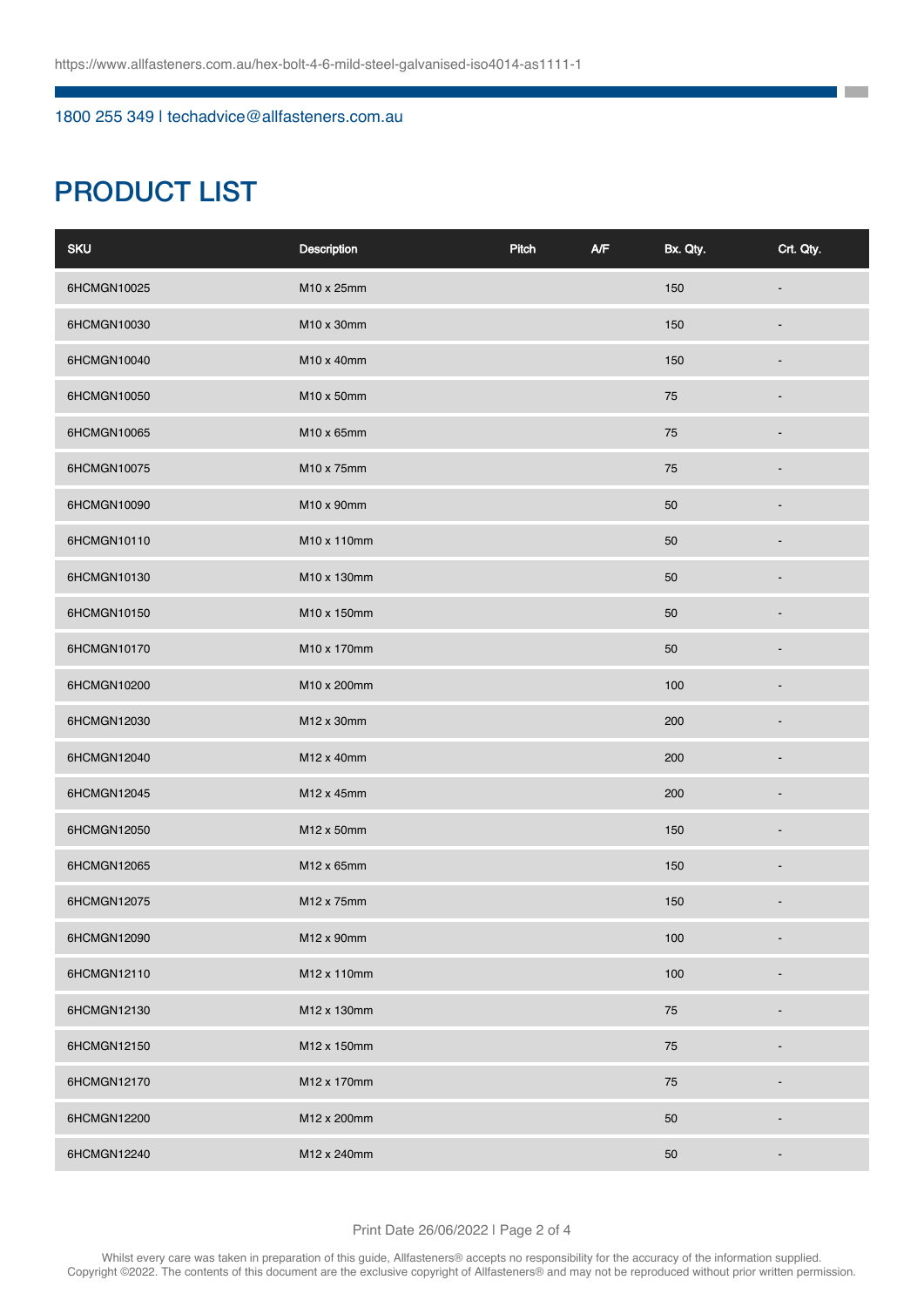### 1800 255 349 | techadvice@allfasteners.com.au

| <b>SKU</b>  | Description | Pitch | A/F | Bx. Qty. | Crt. Qty.                |
|-------------|-------------|-------|-----|----------|--------------------------|
| 6HCMGN12260 | M12 x 260mm |       |     | $50\,$   |                          |
| 6HCMGN12300 | M12 x 300mm |       |     | $50\,$   |                          |
| 6HCMGN16030 | M16 x 30mm  |       |     | 100      |                          |
| 6HCMGN16040 | M16 x 40mm  |       |     | 100      |                          |
| 6HCMGN16050 | M16 x 50mm  |       |     | 100      |                          |
| 6HCMGN16065 | M16 x 65mm  |       |     | 75       |                          |
| 6HCMGN16075 | M16 x 75mm  |       |     | 50       |                          |
| 6HCMGN16100 | M16 x 100mm |       |     | 50       |                          |
| 6HCMGN16120 | M16 x 120mm |       |     | 50       |                          |
| 6HCMGN16140 | M16 x 140mm |       |     | 50       |                          |
| 6HCMGN16150 | M16 x 150mm |       |     | 50       |                          |
| 6HCMGN16160 | M16 x 160mm |       |     | 50       |                          |
| 6HCMGN16170 | M16 x 170mm |       |     | 30       |                          |
| 6HCMGN16180 | M16 x 180mm |       |     | 30       |                          |
| 6HCMGN16200 | M16 x 200mm |       |     | 30       |                          |
| 6HCMGN16240 | M16 x 240mm |       |     | 30       |                          |
| 6HCMGN16260 | M16 x 260mm |       |     | 25       |                          |
| 6HCMGN16300 | M16 x 300mm |       |     | 25       | -                        |
| 6HCMGN20060 | M20 x 60mm  |       |     | $50\,$   |                          |
| 6HCMGN20070 | M20 x 70mm  |       |     | 50       |                          |
| 6HCMGN20085 | M20 x 85mm  |       |     | 30       |                          |
| 6HCMGN20090 | M20 x 90mm  |       |     | 30       |                          |
| 6HCMGN20110 | M20 x 110mm |       |     | 30       |                          |
| 6HCMGN20130 | M20 x 130mm |       |     | 30       |                          |
| 6HCMGN20150 | M20 x 150mm |       |     | 25       |                          |
| 6HCMGN20170 | M20 x 170mm |       |     | $25\,$   |                          |
| 6HCMGN20200 | M20 x 200mm |       |     | $20\,$   | $\overline{\phantom{0}}$ |

**The Co** 

#### Print Date 26/06/2022 | Page 3 of 4

Whilst every care was taken in preparation of this guide, Allfasteners® accepts no responsibility for the accuracy of the information supplied. Copyright ©2022. The contents of this document are the exclusive copyright of Allfasteners® and may not be reproduced without prior written permission.